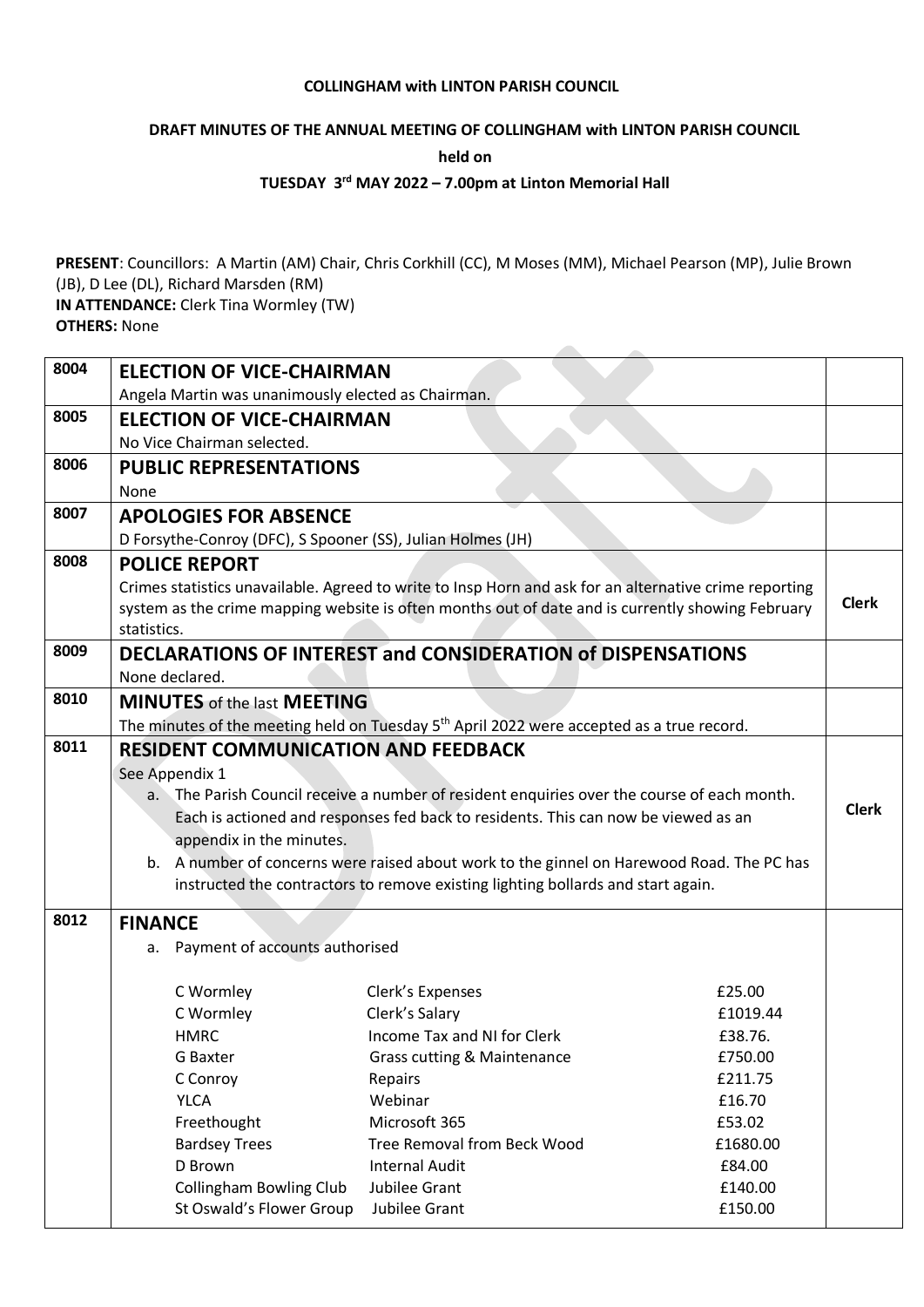|      |          | <b>Collingham Shops</b><br><b>HSBC</b><br>D Lee<br><b>Continental Landscapes</b><br>A Martin<br>The Flag Shop                                                                                 | Jubilee Grant<br><b>Bank Charges</b><br>Heritage Sign<br><b>General Maintenance</b><br>Expenses<br><b>Bunting for Jubilee Celebrations</b>                                               | £250.00<br>£8.00<br>£30.28<br>£432.00<br>£9.60<br>£359.10 |                              |
|------|----------|-----------------------------------------------------------------------------------------------------------------------------------------------------------------------------------------------|------------------------------------------------------------------------------------------------------------------------------------------------------------------------------------------|-----------------------------------------------------------|------------------------------|
|      |          | b. Balances and receipts noted.                                                                                                                                                               |                                                                                                                                                                                          |                                                           |                              |
|      |          | c. Projects and grants noted.                                                                                                                                                                 | d. Resolved to accept the 2021/22 internal audit report and action the recommendations.                                                                                                  |                                                           |                              |
|      |          | (AGAR).                                                                                                                                                                                       | e. Resolved to approve and sign off the 2021/22 Annual Governance and Accountability Return                                                                                              |                                                           | <b>Clerk</b><br><b>Clerk</b> |
|      | f.       | during the works.                                                                                                                                                                             | Resolved up to £1200 to repair potholes in Beck Wood car park. The car park will be closed                                                                                               |                                                           | <b>AM</b>                    |
|      |          |                                                                                                                                                                                               | g. Resolved up to £500 for the Jubilee event flower display at St Oswald's. The PC display will<br>be planted in the Glebe Field at the end of the display.                              |                                                           | AM                           |
|      |          | Collingham Memorial Hall.                                                                                                                                                                     | h. Resolve an additional £150 for the Collingham planting project for flower baskets at                                                                                                  |                                                           |                              |
| 8013 |          | <b>ORGANISATIONAL MATTERS</b>                                                                                                                                                                 |                                                                                                                                                                                          |                                                           |                              |
|      |          |                                                                                                                                                                                               | a. Resolved an increase on the national pay scale of one point for the Clerk                                                                                                             |                                                           | <b>Clerk</b>                 |
|      |          |                                                                                                                                                                                               | b. Annual Parish Meeting (APM)-AM has prepared a presentation summarising the projects                                                                                                   |                                                           | <b>AM</b>                    |
|      |          |                                                                                                                                                                                               | over the last year. It will be followed by questions and refreshments.                                                                                                                   |                                                           |                              |
|      |          | c. Problem parking on School Lane - MP has not heard back from LCC following a report of                                                                                                      |                                                                                                                                                                                          |                                                           | AM/MP                        |
|      |          | illegal parking on double yellow lines outside the shops. A meeting with Ward Cllr Ryan<br>Stephenson, Highways and local residents and the PC will take place on the 17 <sup>th</sup> May to |                                                                                                                                                                                          |                                                           |                              |
|      |          | discuss bollards on grass verges. Problem parking outside the shops will also be raised. AM<br>to attend.                                                                                     |                                                                                                                                                                                          |                                                           |                              |
|      |          |                                                                                                                                                                                               | d. Improvements to embankment in Beck Wood near the footbridge - CC to investigate cost                                                                                                  |                                                           | cc                           |
|      |          |                                                                                                                                                                                               | and installation of gabions to support the embankment next to the Church Lane footbridge.                                                                                                |                                                           |                              |
| 8014 |          | <b>PLANNING</b>                                                                                                                                                                               |                                                                                                                                                                                          |                                                           |                              |
|      |          | See Appendix 2 for a. and b.                                                                                                                                                                  |                                                                                                                                                                                          |                                                           |                              |
|      |          | a. Applications.                                                                                                                                                                              |                                                                                                                                                                                          |                                                           |                              |
|      | b.<br>c. | Decisions and enforcements.                                                                                                                                                                   | Miller Homes Development - Work to the temporary construction access over the beck has                                                                                                   |                                                           |                              |
|      |          |                                                                                                                                                                                               | commenced. Publicised on Facebook/website/newsletter.                                                                                                                                    |                                                           | JH                           |
|      |          | d. Kebbell Development - Nothing to report                                                                                                                                                    |                                                                                                                                                                                          |                                                           | <b>Clerk</b>                 |
| 8115 |          | <b>HIGHWAYS LOG</b>                                                                                                                                                                           |                                                                                                                                                                                          |                                                           |                              |
|      |          | a. Highway's Report - Circulated                                                                                                                                                              |                                                                                                                                                                                          |                                                           | JH                           |
|      |          |                                                                                                                                                                                               | b. Speeding vehicles - RM to forward speed statistics to AM for inclusion in the APM<br>presentation. RM to investigate Community Speed Watch in Rufforth and report back.               |                                                           | <b>RM</b>                    |
| 8116 |          |                                                                                                                                                                                               | TO CONSIDER ENVIRONMENT and VILLAGE MATTERS                                                                                                                                              |                                                           |                              |
|      | а.       |                                                                                                                                                                                               | Local Centres Project Update - The project is still with LCC legal team. Cllr Matthew                                                                                                    |                                                           | cc                           |
|      |          |                                                                                                                                                                                               | Robinson has asked to meet with LCC representatives to try and expedite the project as it                                                                                                |                                                           | <b>Clerk</b>                 |
|      |          | appears to have stalled.                                                                                                                                                                      |                                                                                                                                                                                          |                                                           |                              |
|      |          |                                                                                                                                                                                               | b. Benches for both villages - Proposed locations for the benches are: one in Beck Wood; two<br>in Glebe Field; one near CaLSA and one near the bus stop on Harewood Road, although need |                                                           | <b>MM</b>                    |
|      |          | to check who owns the land.                                                                                                                                                                   |                                                                                                                                                                                          |                                                           |                              |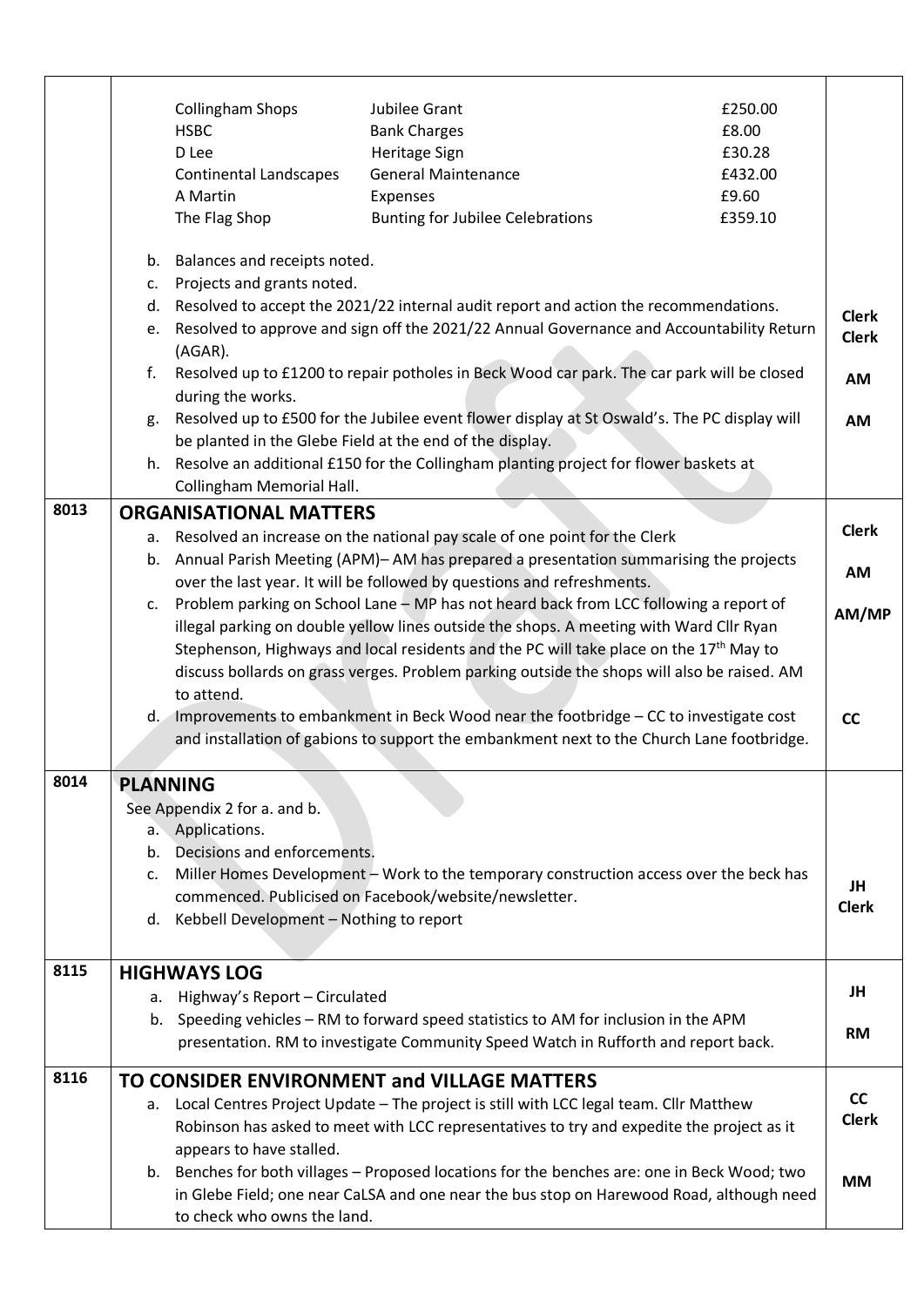|      | c. MUGA - Resolved to halt installation of the proposed MUGA. Since the initial decision was<br>made, costs of the project have risen sharply. Cllrs felt that the that the overall costs could<br>no longer be justified and will consider alternative plans for the area with a reduced<br>financial commitment. The sub-group will lead this. DFC to notify HAGs that the project will<br>not be going ahead. | <b>DFC</b>   |
|------|------------------------------------------------------------------------------------------------------------------------------------------------------------------------------------------------------------------------------------------------------------------------------------------------------------------------------------------------------------------------------------------------------------------|--------------|
|      | d. Beck Wood - Resolved the sum of £570 for the new bin store. Railway heritage sign now<br>arrived and will be installed this week. Graffiti on the bridge has now been remove. Agreed<br>that DL would bring a proposal for an official opening of the path to the next meeting.                                                                                                                               | <b>DL</b>    |
|      | e. Ginnel Lighting - Poor workmanship was noted on installation of the lighting bollards. The<br>contractor has been asked to remove and re-install them. A vote of thanks was recorded for<br>DL for her work on the project and her efforts resolving numerous problems.                                                                                                                                       | <b>DL</b>    |
|      | f. Queens Platinum Jubilee - Bunting now ordered. Clerk to contact organisations who                                                                                                                                                                                                                                                                                                                             | <b>Clerk</b> |
|      | requested bunting on their grant applications.<br>Resolved £400 to support the work of the Active Travel Group, who are campaigning for a<br>g.<br>footpath between East Keswick and Collingham.                                                                                                                                                                                                                 | JH           |
|      | h. Wetherby Local Care Partnership Group - JB reported back on the last meeting. Any public<br>information from the meeting can be forwarded to the Clerk for circulation/publicity.                                                                                                                                                                                                                             | JB           |
| 8117 | <b>ITEMS FOR NEXT AGENDA</b>                                                                                                                                                                                                                                                                                                                                                                                     |              |
|      | a. Items for the agenda to be forwarded to the Clerk up to one week before the meeting.                                                                                                                                                                                                                                                                                                                          |              |
| 8118 | <b>CLOSURE</b>                                                                                                                                                                                                                                                                                                                                                                                                   |              |
|      | The Chairman declared the meeting closed at 9.05pm.                                                                                                                                                                                                                                                                                                                                                              |              |
|      | The next meeting and will held on Tuesday 5 <sup>th</sup> June 2022 at Linton Memorial Hall -                                                                                                                                                                                                                                                                                                                    |              |
|      | 7.00pm. The Annual Parish Meeting will be held at CaLSA on Tuesday 17th May at 7.00pm.                                                                                                                                                                                                                                                                                                                           |              |
|      | All residents are welcome to attend.                                                                                                                                                                                                                                                                                                                                                                             |              |
|      |                                                                                                                                                                                                                                                                                                                                                                                                                  |              |

**Signed ……………………………………………….. Date………………………..**

**Chairman**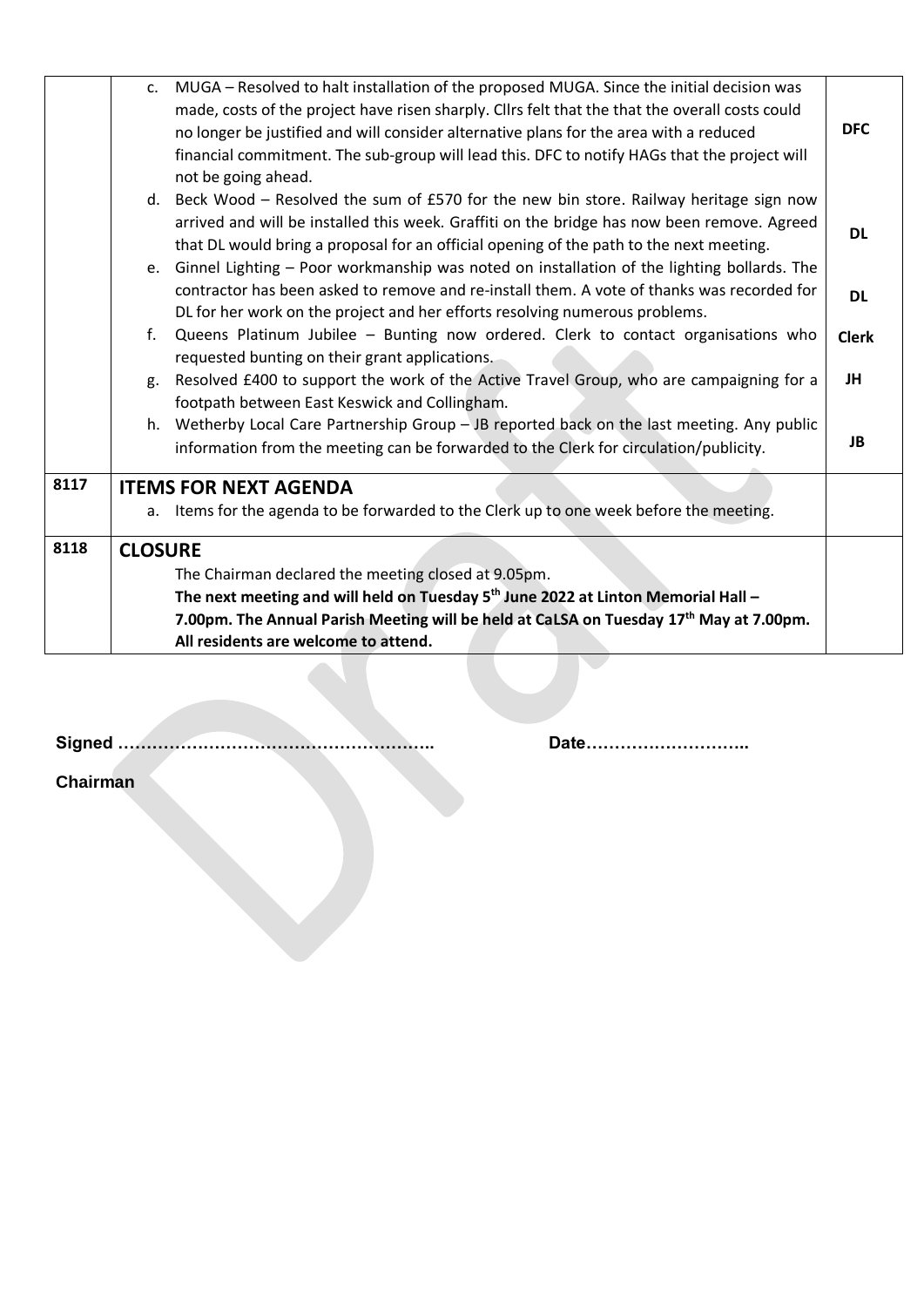## **Resident Enquiry List April 2022**

| <b>Enquiry</b>              | <b>Action</b>                                             | <b>Date</b><br><b>Raised</b> | <b>Date</b><br><b>Closed</b> |
|-----------------------------|-----------------------------------------------------------|------------------------------|------------------------------|
| Request for speed           | Resident notified that unfortunately the West Yorkshire   | April 2022                   |                              |
| cameras instead of SIDs     | Combined Travel Authority stipulate fatalities need to be |                              |                              |
|                             | recorded before speed cameras can be used in an area.     |                              |                              |
| Request for a location of   | Locations provided to the resident. 1 near school, 1 top  | April 2022                   |                              |
| one of the new SIDs.        | of Harewood Road, 1 A58 Leeds bound.                      |                              |                              |
|                             |                                                           |                              |                              |
| Request for PC view on      | Explained supporting Cllr Robinson in his work to         |                              |                              |
| HGV review.                 | achieve this.                                             |                              |                              |
| Concerns about new          | Visited resident who was reassured once it was            | April 2022                   |                              |
| lighting in ginnel          | explained that the lighting is only 1 meter high and      |                              |                              |
|                             | therefore would not shine through resident's windows.     |                              |                              |
|                             |                                                           |                              |                              |
|                             | Reported to contractor for action.                        |                              |                              |
|                             |                                                           |                              |                              |
| Complaint about harsh       |                                                           |                              |                              |
| cutback of trees in the     |                                                           |                              |                              |
| ginnel and untidy mess      |                                                           |                              |                              |
| left behind.                |                                                           |                              |                              |
| Thank you from resident     |                                                           | April 2022                   |                              |
| re new paving at Tesco      |                                                           |                              |                              |
| <b>Concerns about Glebe</b> | Informed resident why the hedging was cut back. Latch     | April 2022                   |                              |
| Field hedging and           | repaired.                                                 |                              |                              |
| problem with gate latch     |                                                           |                              |                              |
| Request for bench           | Will consider it along with other requests and            | April 2022                   |                              |
| location on Harewood        | suggestions.                                              |                              |                              |
| Road                        |                                                           |                              |                              |
|                             |                                                           |                              |                              |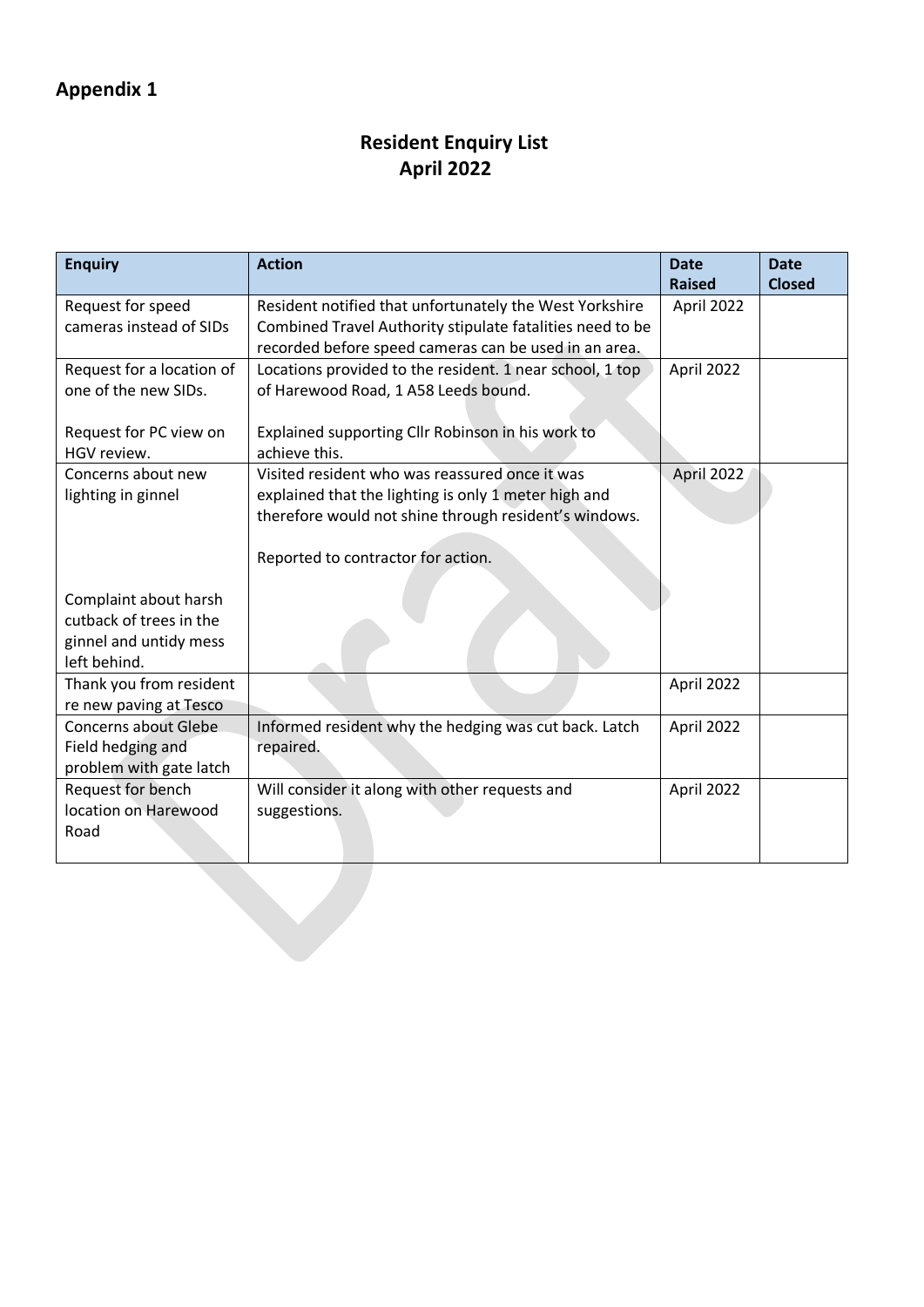# **Appendix 2**

| <b>Application</b><br><b>Number</b> | <b>Address</b>                  | <b>Description</b>                                | <b>Decision</b> |
|-------------------------------------|---------------------------------|---------------------------------------------------|-----------------|
| 19/07608/RM/N                       | Land At Leeds Road Collingham   | Reserved Matters application for 129 dwellings    | On-going        |
| E and                               | Wetherby                        | approved. Next phase is approval of conditions    |                 |
| 21/09834/COND                       |                                 | including landscaping and construction            |                 |
|                                     |                                 | methods. Note archaeological investigation in     |                 |
|                                     |                                 | Jan 22 and tree clearance in Feb22. A number of   |                 |
|                                     |                                 | concerns have been shared with Miller Homes.      |                 |
|                                     |                                 | Consent agreement or approval required by         |                 |
|                                     |                                 | Condition 16 to app 14/00315/OT 811106-008        |                 |
|                                     |                                 | Tree strategy AR-5090-03 approved.                |                 |
|                                     |                                 | PC shared comments on construction plans with     |                 |
|                                     |                                 | Ryan 13th Mar 22. Landscape Management Plan       |                 |
|                                     |                                 | approved.                                         |                 |
| 22/00375/FU/NE                      | 6 Highcroft Collingham          | Retrospective application for a new pitched roof  | Approved        |
|                                     |                                 | between the dwelling and the garage               |                 |
| 22/00206/FU/NE                      | 32 Millbeck Green Collingham    | Alterations including first floor side extension  | Approved        |
|                                     |                                 | above exiting garage to form a habitable room;    |                 |
|                                     |                                 | balcony to rear; dormer window to rear            |                 |
| 22/00186/FU/NE                      | 16 Garth Avenue Collingham      | Single storey rear extension.                     | Approved        |
| 21/09358/FU/NE                      | 48 Garth End Collingham         | Alterations including garage to rear              | Approved        |
| 21/08893/FU/NE                      | 1 Half Moon Cottages            | First floor rear extension                        | Approved        |
|                                     | Harewood Road Collingham        |                                                   |                 |
| 21/10253/FU/NE                      | Land At Leeds Road Collingham   | Part retrospective and part full application for  | Refused         |
|                                     |                                 | the formation of an access track through field    | impact on       |
|                                     |                                 | for the purpose incidental to the existing use of | Green Belt      |
|                                     |                                 | land (agriculture)                                |                 |
| 22/00509/FU/NE                      | Daffy Dell Cottage Orchard      | Variation of Condition 2 (approved plans) to      | Still           |
|                                     | <b>Drive Linton</b>             | previously approvedplanning application           | pending         |
|                                     |                                 | 21/05194/FU for amendments to the proposed        |                 |
|                                     |                                 | scheme                                            |                 |
| 22/01812/FU/NE                      | 14 Beck Lane Collingham         | Raising of roof height, dormer window, inset      | Still           |
|                                     |                                 | balcony and roof lights to rear                   | pending         |
| 21/09461/FU/NE                      | Stepping Stones 34 Church       | New outbuilding to rear with 2m fence to side     | Still           |
|                                     | Lane Collingham                 |                                                   | pending         |
| 22/01833/FU/NE                      | 5 Westgarth Linton              | Demolition of existing conservatory; Single       | Still           |
|                                     |                                 | storey extension to north west elevation; Single  | pending         |
|                                     |                                 | storey extension to south east elevation;         |                 |
|                                     |                                 | Replace tiled entrance canopy with glazed         |                 |
|                                     |                                 | canopy; Replacement of all windows                |                 |
| 21/10167/FU/NE                      | 1 Lowcroft Collingham           | Single storey rear extension                      | Still           |
|                                     |                                 |                                                   | pending         |
| 21/10231/FU/NE                      | Fellside 7 Langwith Valley Road | Single storey front extension; first floor side   | Still           |
|                                     |                                 | extension; removal of existing garage and         | pending         |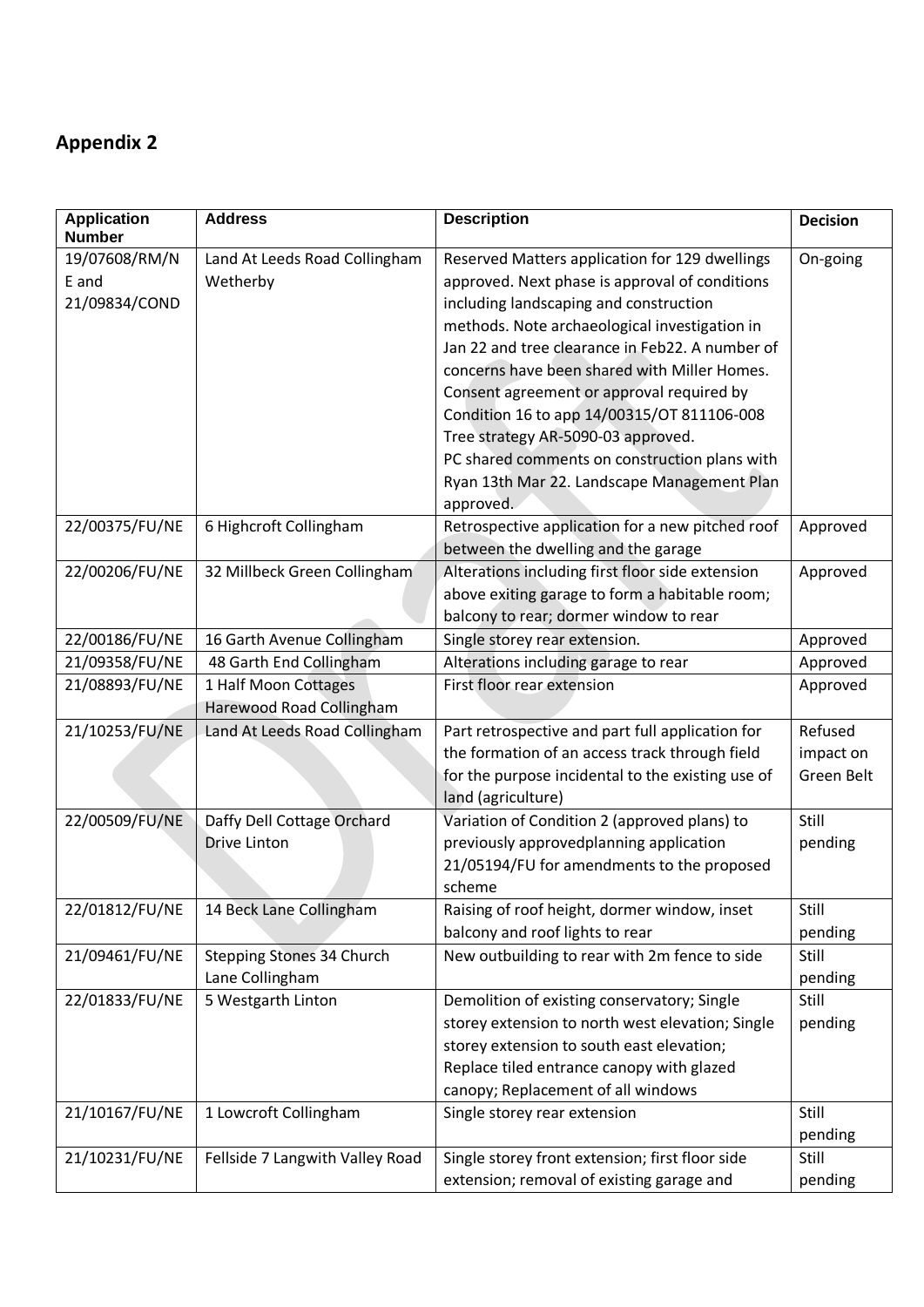|                |                                   | replace with new detached double garage and          |         |
|----------------|-----------------------------------|------------------------------------------------------|---------|
|                |                                   | store with accessible terrace roof                   |         |
| 22/01683/FU/NE | 2 Millbeck Green Collingham       | Conversion of garage to habitable rooms; part        | Still   |
|                |                                   | two storey part single storey side and rear          | pending |
|                |                                   | extension                                            |         |
| 22/01518/FU/NE | Rushgreen The Ridge Linton        | Replace existing dwelling with new dwelling          | Still   |
|                |                                   |                                                      | pending |
| 22/00006/FU/NE | Glenholme Harewood Road           | New wall and fence with gate to front of             | Still   |
|                | Collingham                        | property                                             | pending |
| 22/00313/FU/NE | <b>Wild Cherries Main Street</b>  | Demolition of existing dwelling and garage           | Still   |
|                | Linton                            | erection of detached dwelling with new access        | pending |
|                |                                   | gates to front                                       |         |
| 21/01623/FU/NE | <b>Barfield Cottage Northgate</b> | Demolition of existing dwelling and erection of      | Still   |
|                | Lane Linton                       | new dwelling                                         | pending |
| 22/01091/FU/NE | <b>Willows Crabtree Green</b>     | Alterations including first floor front extension;   | Still   |
|                | Collingham                        | first floor side extension with terrace; part single | pending |
|                |                                   | storey rear extension; conversion of garage to       |         |
|                |                                   | habitable rooms; alterations to existing             |         |
|                |                                   | fenestration                                         |         |
| 21/08381/FU/NE | Dene Cottage Linton Lane          | Conversion of garage to habitable rooms,             | Still   |
|                | Linton                            | erection of two storey outbuilding to side;          | pending |
|                |                                   | creation of widened access and associated            |         |
|                |                                   | landscaping                                          |         |
| 21/05590/RM    | <b>Ridge Meadows Northgate</b>    | Reserved Matters application for 25 dwellings        | Still   |
|                | Lane/Tibgarth Linton              | and means of access.                                 | pending |
|                |                                   | Also note application to discharge conditions        |         |
|                |                                   | 21/05525/COND                                        |         |
|                |                                   | Issues discussed at Linton Village Society AGM,      |         |
|                |                                   | residents advised to continue submitting             |         |
|                |                                   | objections where they relate to design and           |         |
|                |                                   | appearance.                                          |         |
|                |                                   | Revised layout provided 11th Nov. Awaiting           |         |
|                |                                   | submission to LCC with supporting information        |         |
|                |                                   | before arranging a sub-committee meeting to          |         |
|                |                                   | review. Revised construction plan, broadly okay,     |         |
|                |                                   | questions sent to Ryan. No access plan yet.          |         |
|                |                                   | Archaeological survey completed no findings of       |         |
|                |                                   | note.                                                |         |
|                |                                   | Tree protection proposals agreed.                    |         |
|                |                                   | Contamination surveys completed, very small          |         |
|                |                                   | area of contaminated topsoil to be removed.          |         |